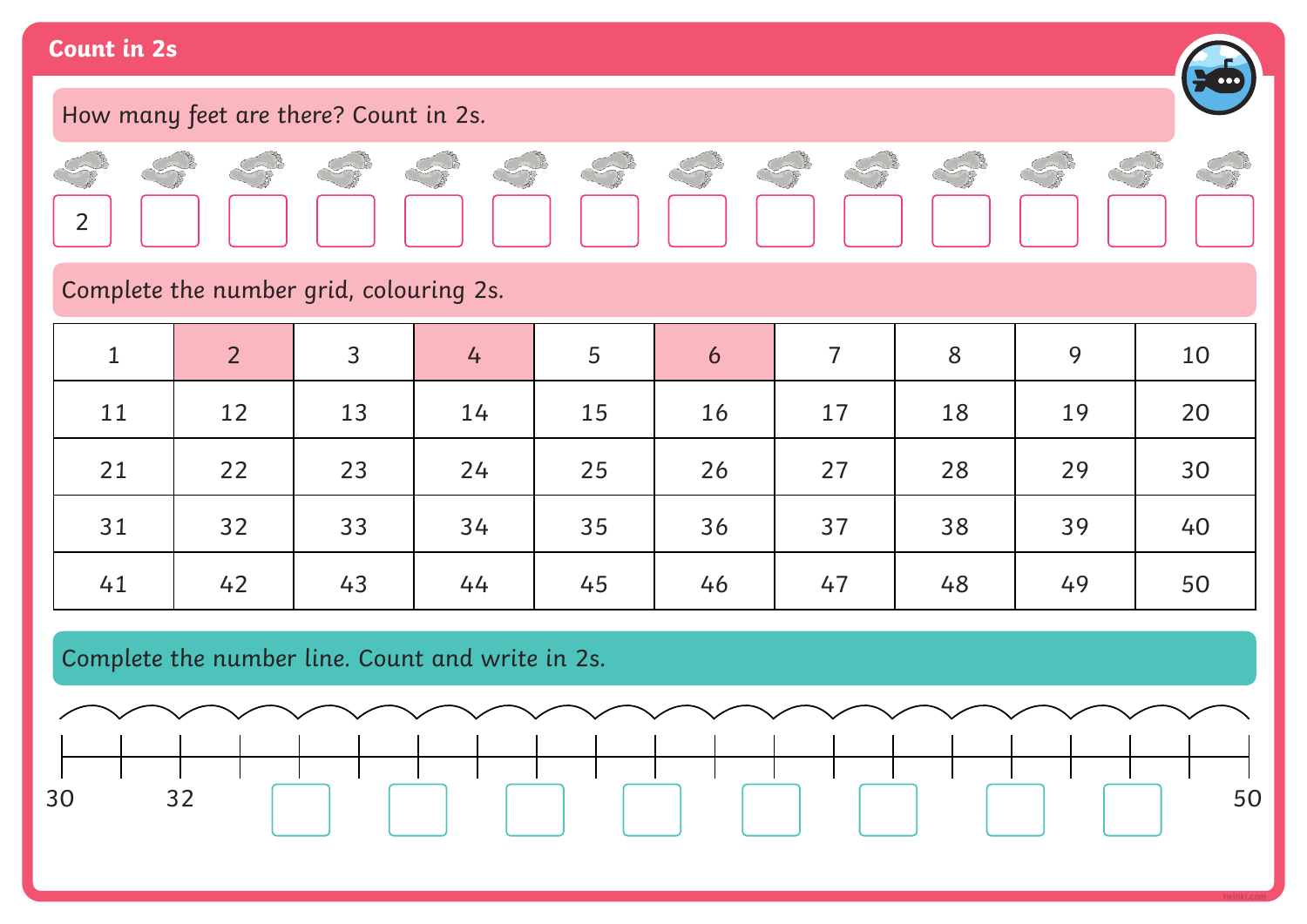#### **Count in 2s**



# Lola has been counting backwards in 2s.

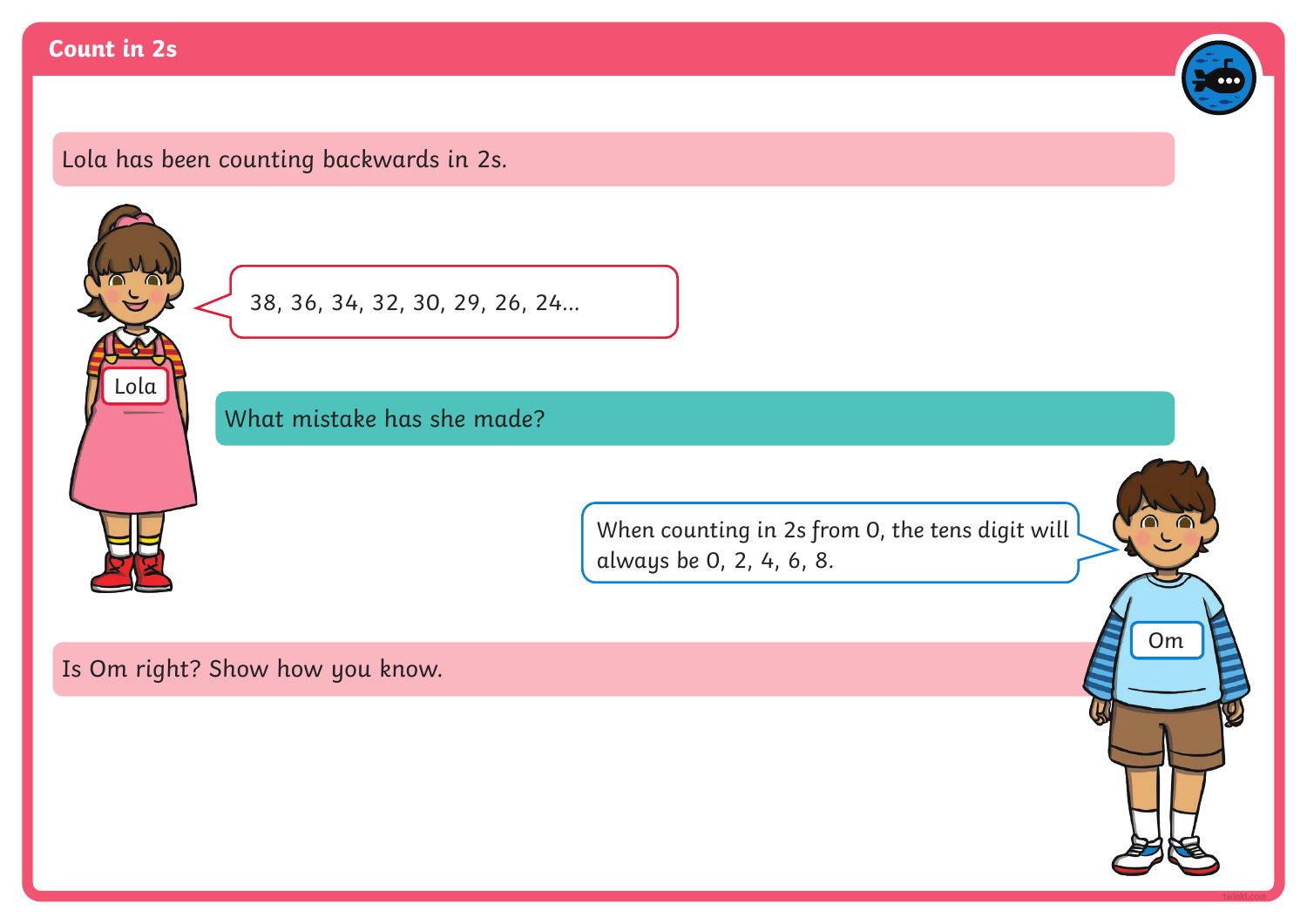





A camel has 2 humps.  $\|$  <br>How many humps do 12 camels have?

How many pairs? How many left over?

Make up your own problem with pairs of boots.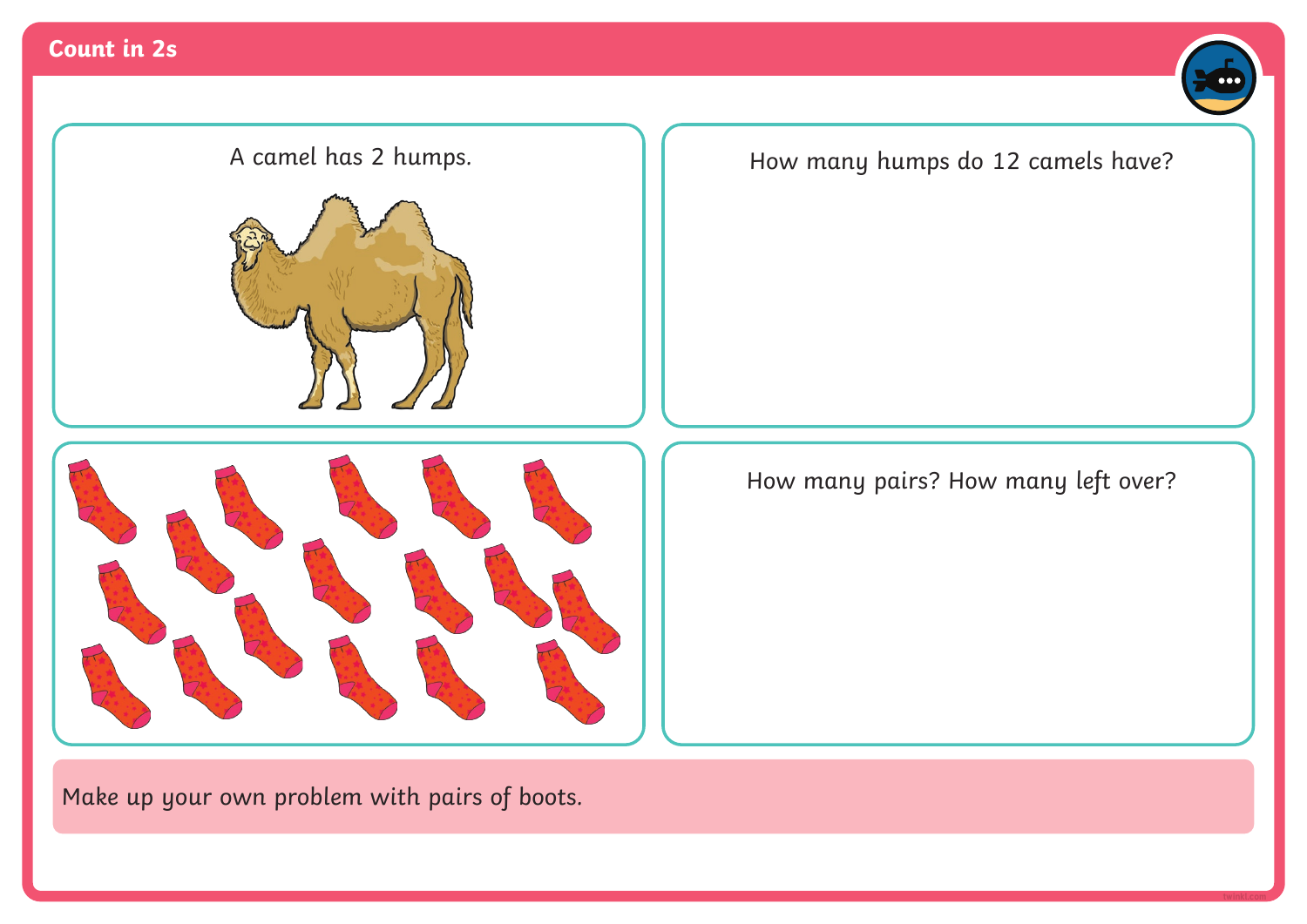# **Count in 2s Adult Guidance with Question Prompts**



Children count forward in 2s, using pictures, number grids and number lines to help.

**Can you count the number of feet in 2s, looking at the numbers you have written?**

**Can you count the number of feet in 2s, without looking at the numbers you have written?**

**Can you count the number of feet backwards in 2s, looking at the numbers you have written?**

**Can you count the number of feet backwards in 2s, without looking at the numbers you have written?**

**Can you show the number of feet using a ten-frame?**

**Do you notice a pattern on the number grid? Can you explain it?**

**How many are five 2s?**

**How many are ten 2s?**

**How many are twenty 2s?**

**Look at the number line. What would be the number before 30? Start at 50, can you count backwards, looking at the numbers? Start at 50, can you count backwards, without looking at the numbers?**

#### **Adult Guidance with Question Prompts**



Children develop their understanding of counting in multiples of 2. They can use pictorial aids to help them, such as number grids, number tracks and number lines.

**Can you count backwards in 2s, starting at 38 ending at 24, like Lola? Do this first by looking at a number grid, then try without the number grid.**

**What would be the number before 38?**

**What would be the number after 24?**

**What would you tell Lola about the mistake she made?**

**When counting in 2s from one, what would the ones digits be?** 

**When counting in 2s from one, would you say 11 (22, 33, 44)?** 

**Can you count forwards in 2s, starting at five, up to 21?**

**Can you count forwards in 2s, starting at 23, up to 35?**

**Can you count forwards in 2s, starting at 29, up to 41?**

**Can you count backwards in 2s, starting at 15, finishing at one?**

**Can you count backwards in 2s, starting at 29, finishing at 15?**

**Can you count backwards in 2s, starting at 33, finishing at 25?**

- **If I count forwards in 2s, starting at 20. Will I say 27?**
- **If I count backwards in 2s, starting at 30. Will I say 14?**
- **If I count forwards in 2s, starting at 12. Will I say eight?**